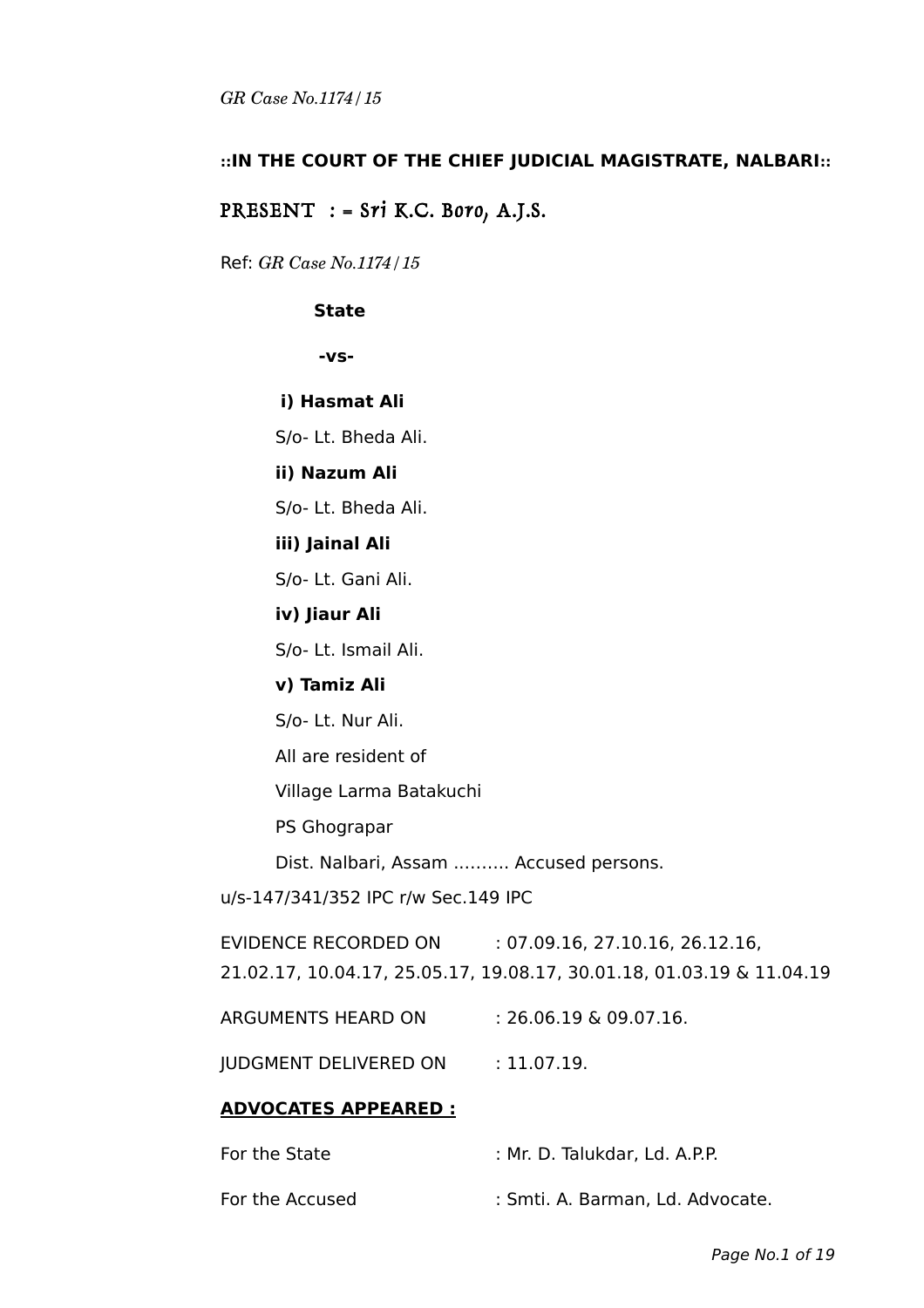# **J U D G M E N T**

1. The case of the prosecution, in a brief, is that an FIR was filed on 01.08.15 with the O.C of Ghograpar PS by informant Manowar Hussain against the accused persons namely Hasmat Ali, Tamiz Ali, Nazum Ali, Joynal Ali and Jiaur Ali alleging inter-alia that on 30.07.15, at about 7.00 pm, one Imamul Ali s/o- Akram Ali was proceeding through the front of the residence of accused and then, there was an electric short circuit at a electric pole which is near the residence of accused Hasmat Ali, but the accused persons implicated Imamul falsely that he had set their hay stock on fire and assaulted Imamul. Accused Hasmat gave slaps to Imamul and the co-accused were instigating the accused Hasmat. Thereafter, the villagers came and found that there was no fire at the hay stock of Hasmat Ali. Later on, a village bichar was held, but the accused did not attend the village bichar. Hence, the case.

2. On receiving the case, the O.C of Ghograpar PS registered Ghograpar P.S. Case No.149/15 u/s-147/341/323 IPC and started investigation. On completion of investigation, the I.O laid charge-sheet against the accused persons namely Hasmat Ali, Tamiz Ali, Nazum Ali, Joynal Ali and Jiaur Ali u/s-147/341/352 IPC vide CS No.112/15 dated 31.08.15.

3. The CR was forwarded to the court of Ld. Addl. CJM, Nalbari for disposal. In pursuance of the process issued, the accused persons appeared before the Court and on their appearance the copies of the case as per the mandate of law u/s-207 Cr.P.C. were furnished to the accused persons. Thereupon prima facie case was found against the accused persons u/s-147/341/352 IPC r/w Sec.149 IPC and the substances of accusation u/s-147/341/352 IPC r/w Sec.149 IPC were explained to the accused persons and they were asked whether they would plead guilty of the offences charged or claimed to be tried. They had pleaded not guilty and claimed to be tried. Later on, the CR was again transferred to this Court as the cross case is pending before this Court.

4. During the trial, the prosecution side examined eleven (11) witnesses including one (1) Court witness. 313 Cr.P.C statements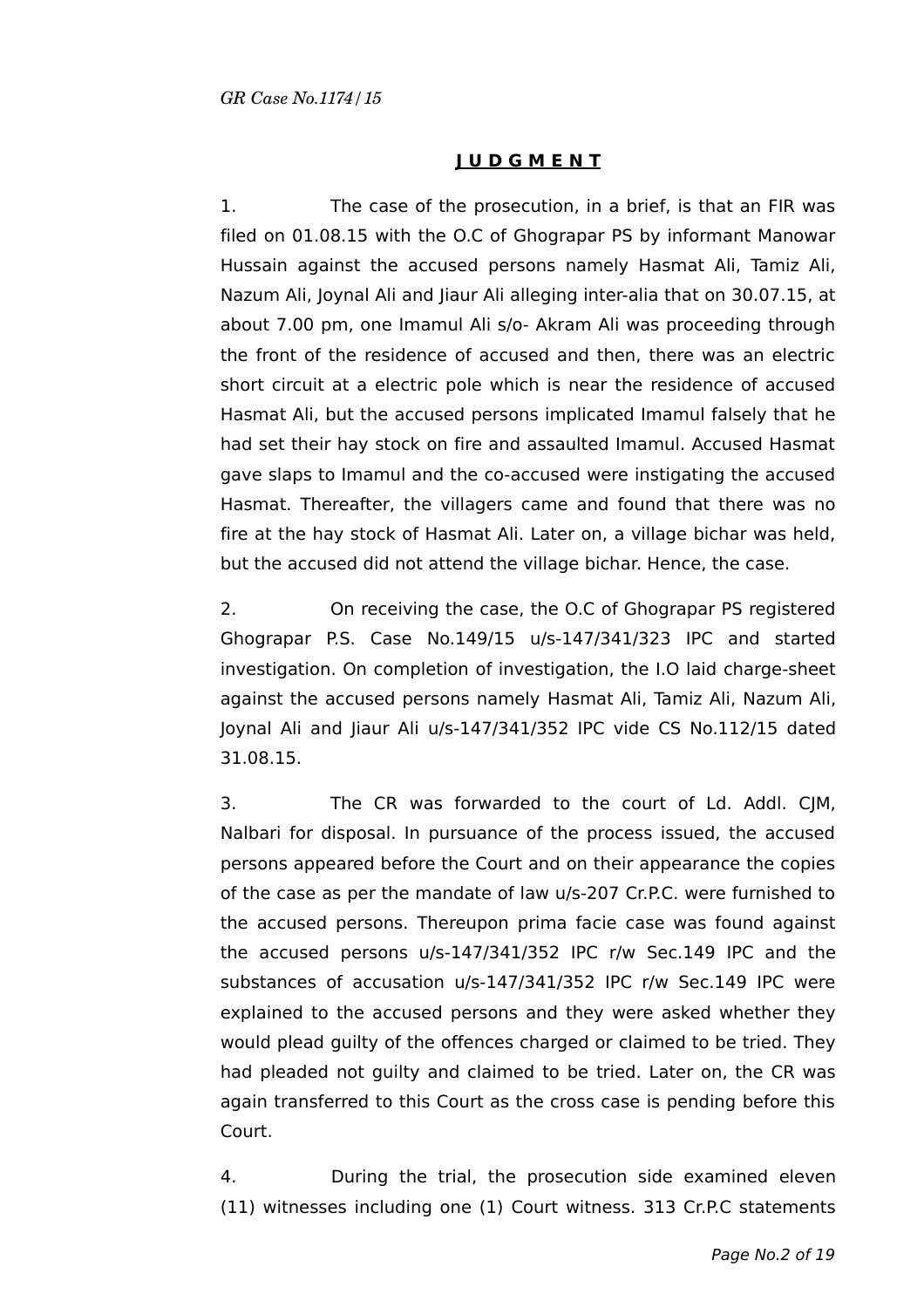of accused persons were of total denial. The defence side also adduce one (1) DW.

5. I have heard the argument of both the sides.

# **POINTS FOR DETERMINATION**

• Whether the accused persons namely Hasmat Ali, Tamiz Ali, Nazum Ali, Joynal Ali and Jiaur Ali on 31.07.15 at village No.1 Larma Batakuchi under Ghograpar PS were members of an unlawful assembly and in prosecution of common object of such assembly, committed the offence of rioting and thereby committed an offence punishable u/s-147 I.P.C. ?

• Whether the accused persons namely Hasmat Ali, Tamiz Ali, Nazum Ali, Joynal Ali and Jiaur Ali on 31.07.15 at village No.1 Larma Batakuchi under Ghograpar PS were members of an unlawful assembly and in prosecution of common object of such assembly, voluntarily obstructed injured Imamul Ali so as to prevent him from proceeding in the direction in which he had right to proceed and thereby committed an offence punishable u/s 341 I.P.C.?

• Whether the accused persons namely Hasmat Ali, Tamiz Ali, Nazum Ali, Joynal Ali and Jiaur Ali on 31.07.15 at village No.1 Larma Batakuchi under Ghograpar PS were members of an unlawful assembly and in prosecution of common object of such assembly, used criminal force upon the injured Imamul Ali and thereby committed an offence punishable u/s-352 I.P.C.?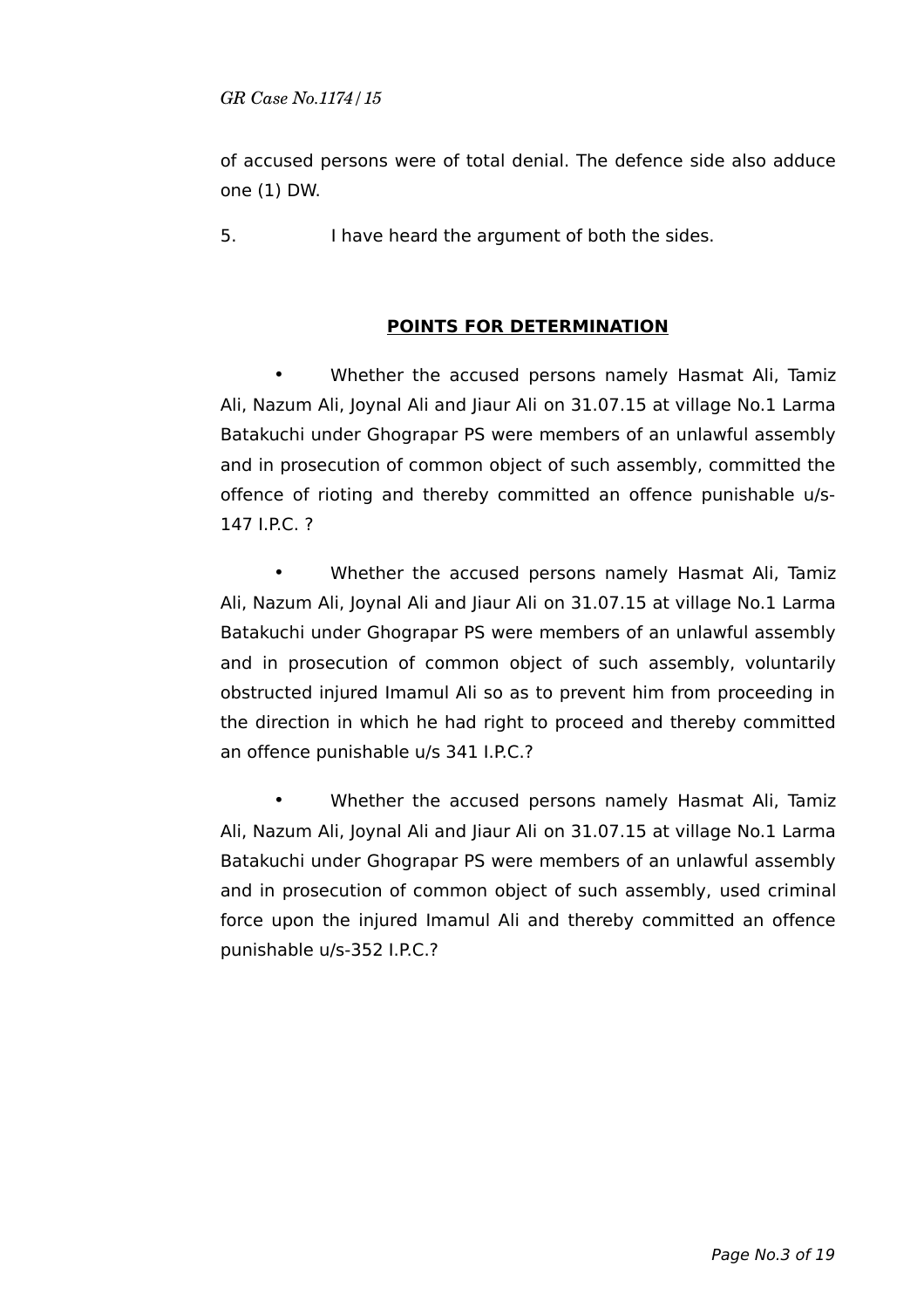# **DECISION AND REASONS THEREOF:**

6. PW.1 is Md. Manowar Hussain, informant. He deposed that on 30.07.15, at around 7.00 pm, in the evening, his nephew Imamul was walking through the road. When he reached the residence of the accused, there was electric short circuit as a result of which there was fire on the banana leaves. Then, the accused assaulted his nephew alleging that he had set their hay stock on fire. The villagers on hearing hulla came to the place of occurrence and found that there was no fire on the hay stock of the accused. Thereafter, on the next day, he called for a village bichar, but the accused did not appear in the village bichar. Later on, he filed the FIR. Ext.1 is the FIR and ext.1(1) is his signature. Police recorded his statement.

7. During cross-examination, this witness deposed that the incident occurred on 30.07.15. Imamul has father. This witness deposed that he filed the FIR as Imamul's father does not know how to read and write. Imamul was assaulted in front of the residence of accused Hasmat. He has not seen the incident. At that time, he was at his residence. He denied that on 31.07.15, at night, he went to the residence of Rahila Begum and misbehaved with Sajida Begum by pulling her wearing apparel. He admitted that due to the incident of 31.07.15, Rahila also filed a case upon him. He denied that he filed this case in order to save him from the case filed by the accused. Accused Tamiz Ali works in Medical. Accused Hasmat works in ASEB. They used to intercourse from Guwahati. He denied that both of them were in Guwahati on the day of the incident in the evening hour.

8. PW.2 is Mustt. Elima Begum. She deposed in her evidence that she knew both the sides. The incident occurred about a year ago, at about 7.00 pm, in the evening. At that time, she was sitting at her courtyard along with her child. There was short circuit near her residence and therefore, the current disconnected. At that time, Imamul was proceeding from shop. Then, Hasmat Ali and Rahila Begum assaulted Imamul falsely alleging that he had set their hay stock on fire. Then, this witness proceeded and told Hasmat that there was short circuit, but the accused did not listen to her. The villagers came and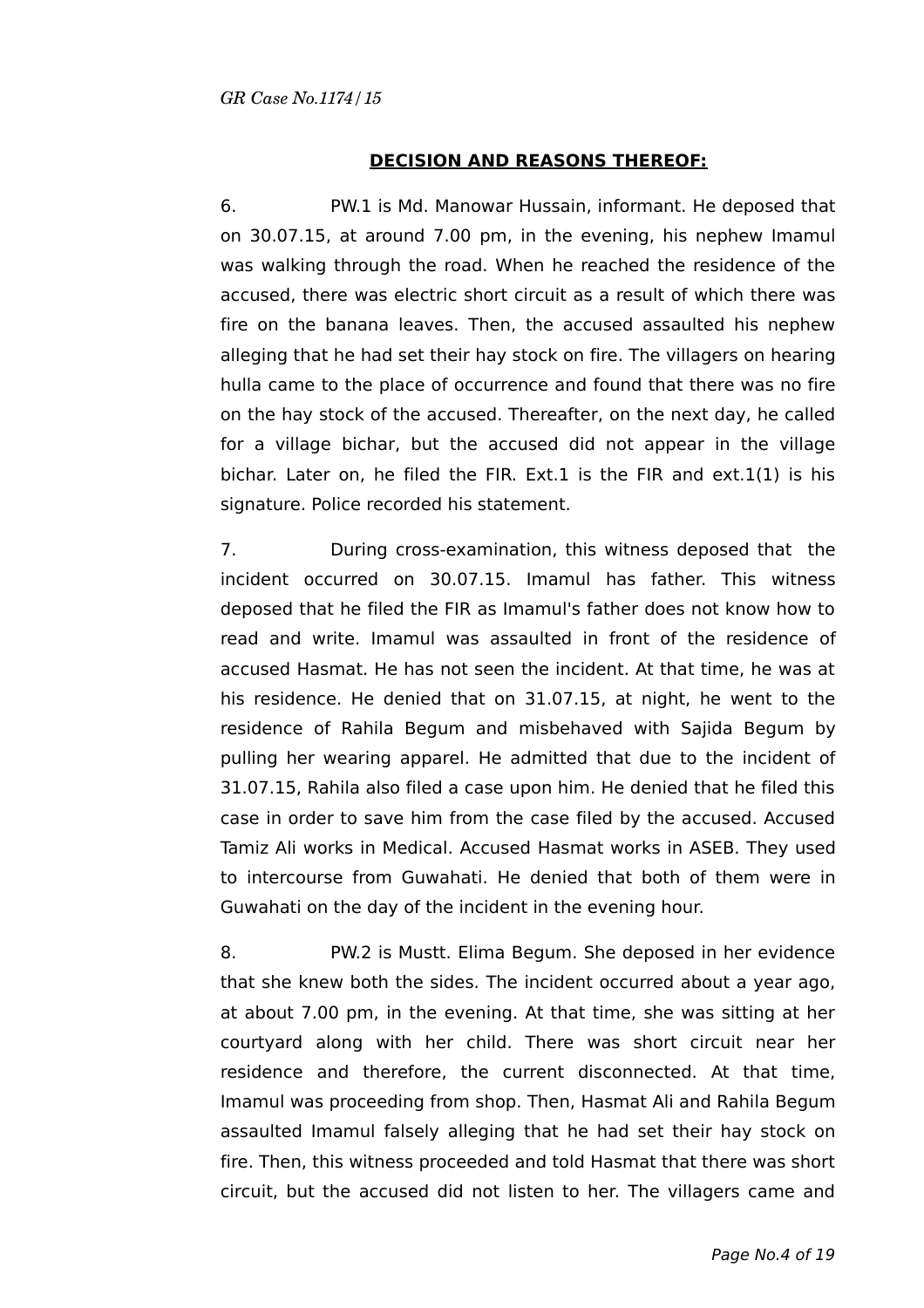found that there was no fire on the hay stocks. The villagers called for village bichar on the next day, but the accused did not appear in the village bichar. Later on, informant filed the FIR. Police recorded her statement. Imamul was given slaps. He was medically examined at Ghograpar Medical.

9. During cross-examination, this witness deposed that informant is her uncle. Imamul is her brother. Police recorded her statement after two days of the incident. Hasmat works in ASEB and he used to intercourse from his house. She denied that Hasmat came to Guwahati on the day of the incident. The marpit took place in front of the residence of Hasmat. She has not seen the marpit being taken place. The accused were present at the marpit. The maript was also seen by Muslim Ali, Afzar Ali and Jyotshna Bibi. She admitted that Rahila also filed a case upon Manowar, Kutub and Ima alleging that they had misbehaved with Rahila and Sajida. She denied that Manowar filed this case in order to save himself from that case. It is not a fact that Imamul did not state before police that at the time of the incident, she was returning from shop. She did not state before police that Hasmat Ali and Rahila Begum assaulted Imamul falsely alleging that he had set their hay stock on fire.

10. PW.3 is Jyotshna Begum. She deposed that she knew both the sides. The incident occurred about a year ago, at about 7.00 pm, in the evening. At that time, she along with Muslim Ali were sitting at the courtyard. Then, there was an electric short circuit and the current got disconnected. After a while, accused Hasmat raised hulla that Imamul had set their hay stock on fire. The villagers came and found that there was no fire on the hay stock. The accused chased Imamul. She has not seen who assaulted. She heard that Hasmat assaulted. Later on, informant filed the FIR. Police recorded her statements. The villagers called for a bichar, but the accused did not attend in the bichar.

11. During cross-examination, this witness deposed that she saw Imamul being chased away. She has not seen any marpit. She does not know whether Rahila filed any case upon Manowar. At that time, a large number of villagers were present, but she could not state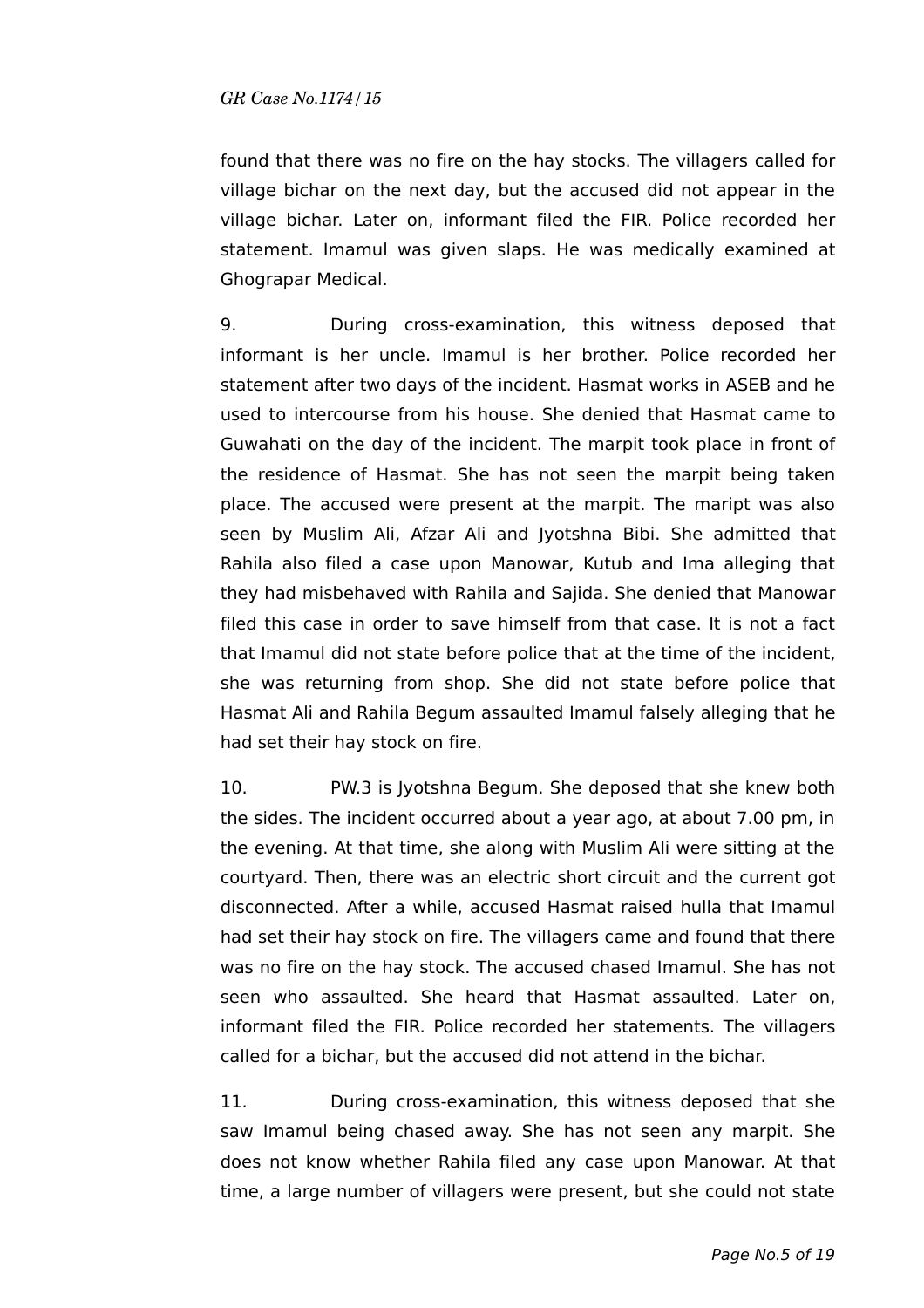## their names.

12. PW.4 is Miss Lily Bibi. She deposed that she knew both the sides. The incident occurred on 30.07.15, at about 7.00 pm, in the evening. On hearing hulla, this witness came out and saw that there was fire on the hay stock of Rahila. She hear hulla that Rahila had seen that Imamul had set their hay stock on fire. Thereafter, Imamul was chased away by the family members of Hasmat. Thereafter, village gaon burah was called for.

13. During cross-examination, this witness deposed that none has assaulted Imamul. Rahila also filed a case alleging that she was chased away.

14. PW.5 is Muslim Ali. He deposed that he knew both the parties. The incident occurred about a year ago, one evening. At that very moment, there was an electric short circuit and the current disappeared. Then, the wife of Hasmat stated that Imamul had set their hay stock on fire. The public gathered. The villagers came and found that there was no fire on the hay stock. Later on, informant filed the FIR. Police recorded his statement.

15. During cross-examination, this witness deposed that his residence is near the place of occurrence. He did not come out from his residence.

16. PW.6 is Mahrum Ali. He deposed that he knew both the sides. The incident occurred about one year ago, in the evening time, at about 9.00 pm. While he was proceeding towards the mosque, he found that there was fire on the leaves of trees when they came in touch with electric wire. On his returning from mosque, Imamul told him that he was assaulted by Hasmat. This witness has not seen any marpit. Imamul left the place by crying. He heard that the wife of Hasmat was scolding Imamul. He went to his residence. Later on, case was filed. Police recorded his statements.

17. During cross-examination, this witness deposed that he has not seen Imamul being assaulted. He did not see Hasmat. He heard that the wife of Hasmat has filed a case upon the village head man.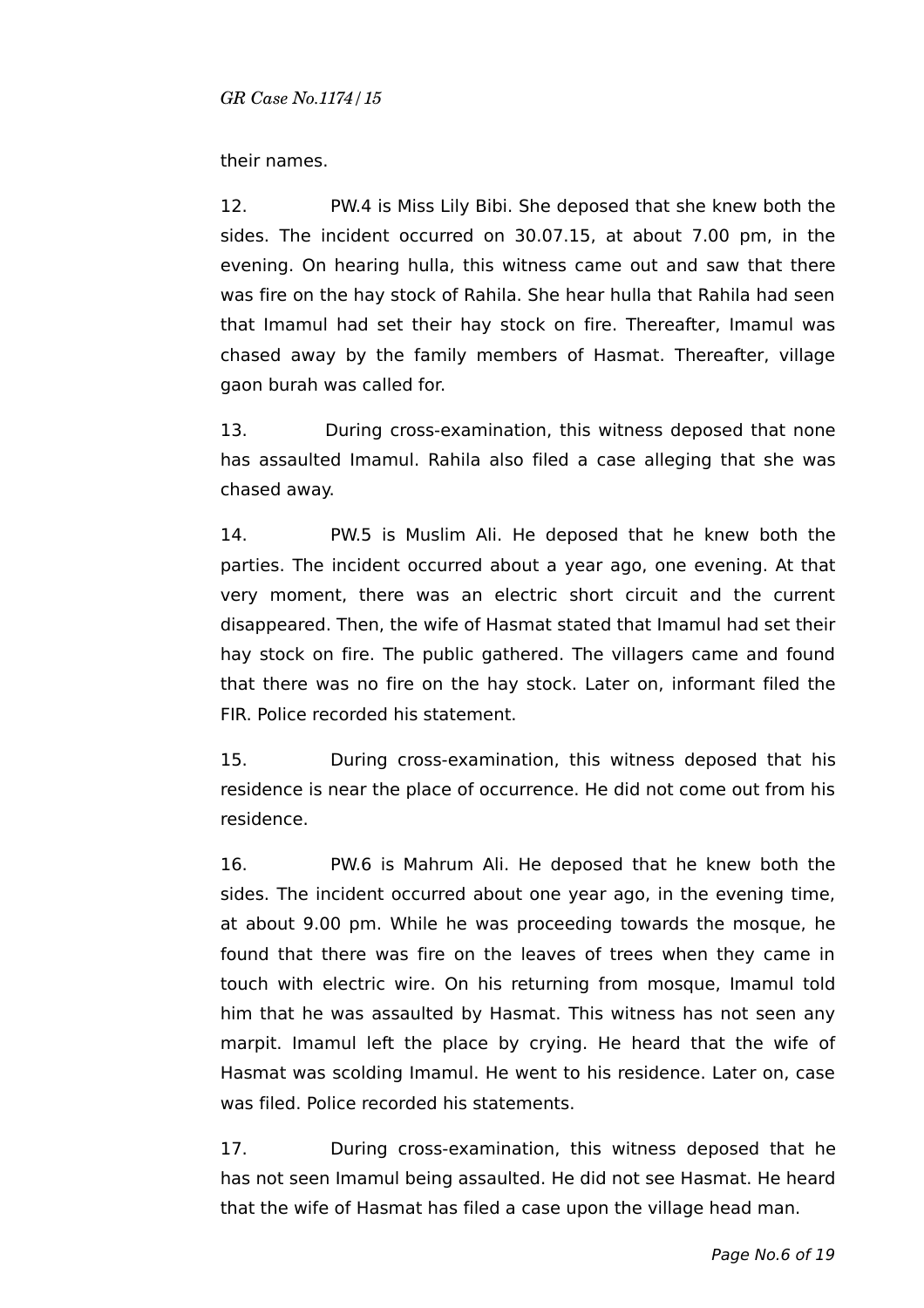18. PW.7 is Afzan Bibi. She deposed that she knew both the sides. The incident occurred about  $1 \frac{1}{2}$  years ago during the evening hour. She deposed that at the relevant time, she came out of the residence of Muslim and found that Imamul and one other were standing. Then, there was fire on the banana leaves due to electric short circuit. Then, Hasmat came and gave one or two blows to Imamul thinking that Imamul had set their hay stock on fire. This witness left the place. The villagers assembled. Police recorded her statement. The villagers sat in a bichar, but Hasmat did not obey the bichar.

19. During cross-examination, this witness deposed that Hasmat does service at City Board in Guwahati. The incident occurred at about 7.00-8.00 pm. She denied that accused Hasmat was not at his residence, rather he was in Guwahati. She further denied that she did not state before police that Hasmat gave slaps to Imamul. Hasmat is her nephew. This witness has no talking terms with Hasmat. She only saw that Hamat assaulted Imamul. Both the sides filed FIRs.

20. PW.8 is Jahanara Bibi. She deposed that she knew both the sides. The incident occurred about a year ago, at about 6.00 pm in the evening. At the relevant time of the incident, she came out to the road along with her younger child. She saw that there was fire on the electric wire near the residence of Kayem. The fire was on the trees. Imamul reached the place of occurrence after coming from shop. Then, Hasmat came out and stated that Imamul had set their hay stock on fire. Imamul did not set on fire on their hay stock. Hasmat gave two slaps to Imamul. Later on, public gathered. Police recorded her statements.

21. During cross-examination, this witness deposed that informant is her cousin. The residence of Hasmat and Manowar are in separate supas. Her house is situated about three houses away from the residence of Hasmat. Hasmat works in ASEB, in Guwahati and he used to intercourse from his house. She denied that Hasmat was not present at the place of occurrence at the relevant time as he did not reach his house from his office. Hasmat assaulted Imamul in her presence. She denied that this case was filed falsely in order to save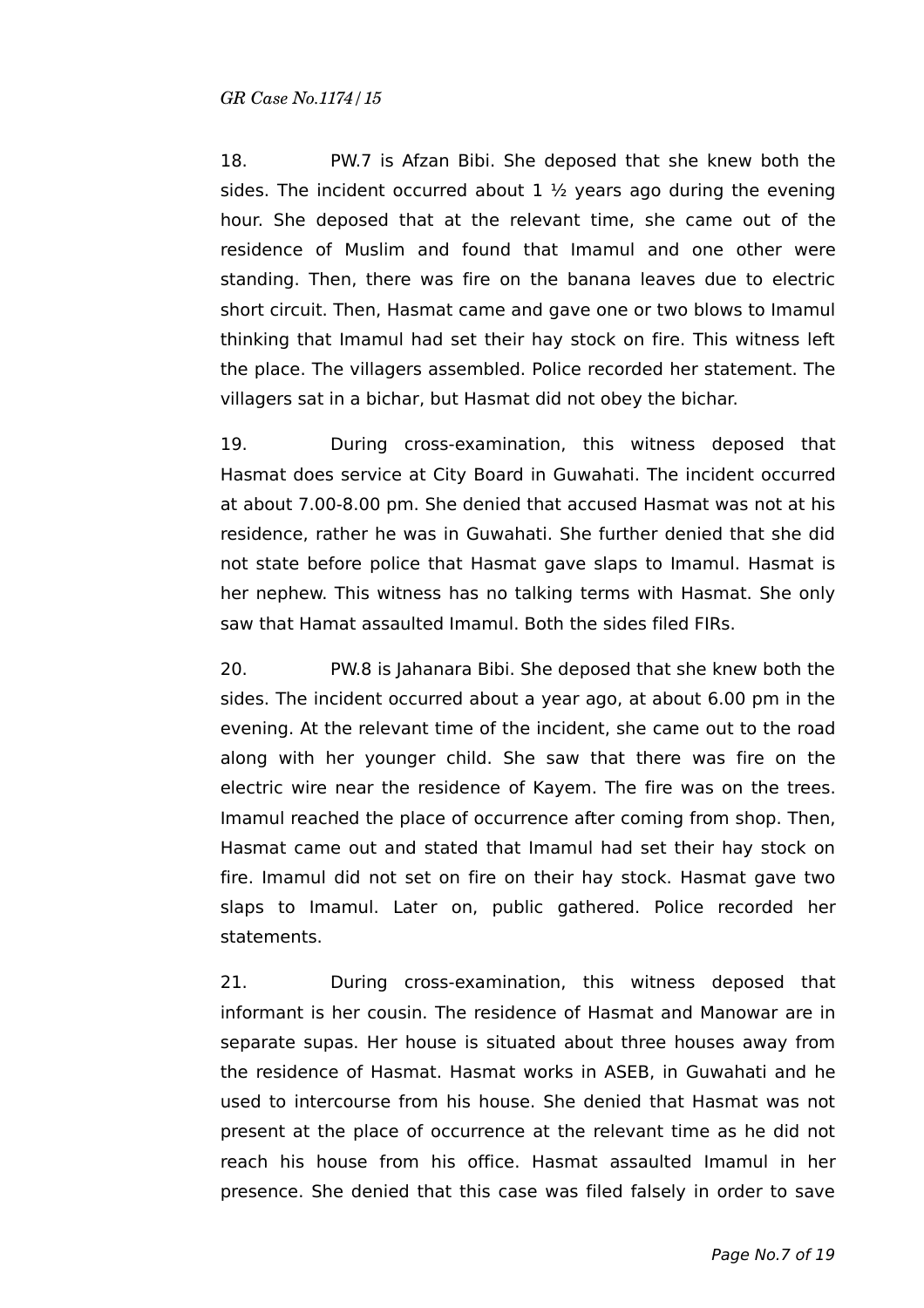from the case filed by Rahila. Imamul used to address her as paternal aunt (pehi). She did not make any try to broke the quarrel.

22. PW.9 is Jiaur Ali. He deposed that he knew both the side. The incident occurred about two years ago, at about 8.30-9.00 pm. This witness went to Mosque. Then, he saw that there was fire on the banana leaves near the residence of Hasmat Ali. After coming from namaj, this witness heard that Imamul setting the hay stock of Hasmat on fire. He also heard that Hasmat gave slaps to Imamul, but he has not seen the same. Later on, Manowar filed FIR. Police came to the place of occurrence. Police recorded his statements.

23. Defence declined to cross-examine this witness.

24. PW.10 is I.O Baikuntha Baishya. He deposed that on 01.08.15, he was working as A.S.I., in Ghagrapar P.S. On that day, informant Manowar Hussain filed a written FIR in Ghograpar P.S. On receipt of the FIR, the O.C., gave him the task of inquiry. He visited the place of occurrence, drew the sketch map and recorded the statements of witnesses. He submitted a report of inquiry to the O.C., Ghograpar P.S., for registering a case. Ext.2 is his inquiry report and Ext.2(1) is his signature. On the basis of his inquiry, the O.C of Ghograpar P.S., registered Ghograpar P.S Case No.149/15 u/s-147/341/323 IPC. He was given the task of investigation. He recorded the statements of the other witnesses on 10.08.15 in the police station. The accused surrendered before the court of Hon'ble Chief Judicial Magistrate, Nalbari. He collected the medical report of the victim on 31.08.15. Ext.3 is the Medical report. On completion of investigation, he filed charge-sheet against the accused persons namely Hasmat Ali, Tamiz Ali Nazmul, Joynal Ali and Jiaur u/s-147/341/352 IPC. Exhibit-4 is the charge-sheet and Exhibit-4(1) is his signature.

25. During cross-examination, this witness deposed that he has not visited the place of occurrence after registration of the FIR. He also investigated the cross-case. Witness Elima Begum did not state before him that she was proceeding from shop. Witness Elima Begum also did not state before him that accused Hasmat and Rahila assaulted Imamul by falsely thinking that Imamul had set their hay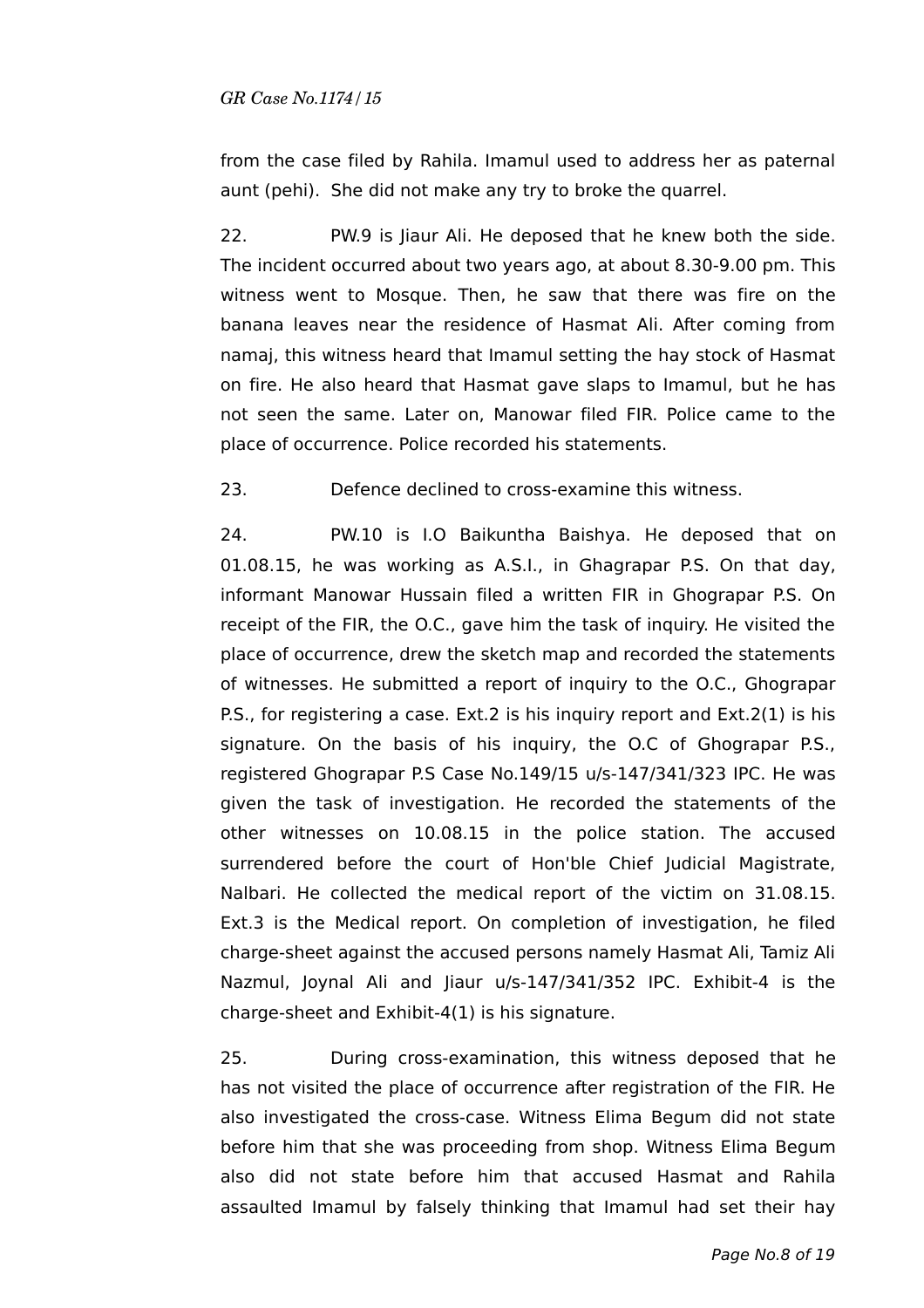stock on fire. Witness Afzan Bibi did not state before him that accused Hasmat gave a slap to Imamul. He denied that he did not investigate the case properly.

26. PW.11 is Medical Officer Dr. Jayanta Talukdar. He stated that on 08.08.15, he examined one Imamul Haque at Ghograpar BPHC and found- complain of abdominal pain and generalized body pain due to the attack by some persons three or four days back. On clinical and physical examination, no significant injury noted anywhere and an USG was given for further evaluation which has not been performed. In his remark: the person concerned is stable both physically and mentally on clinical examination. Ext.5 is the medical report and Ext.5(1) is his signature.

27. During cross-examination, this witness deposed that he wrote in the Injury report as per the version of the patient. He found no injury in the body of the patient. He advised for ultrasound, but report not submitted. As per his report, the patient was stable at that time.

28. These are the evidence from the prosecution side.

29. DW.1 is Hasmat Ali. He deposed that on 31.07.15, while he was at his work place, he came to know from his wife over telephone that Manowar and some others had came to his residence and verbally abused by using filthy languages. Then, his wife Rahila Begum and daughter-in-law Bulu Begum came out and asked the village Headman Manowar not to use any slang languages. Then, the village headman and his companions fell his wife and daughter-in-law to the ground and misbehaved with them by disrobing them. When his family members raised hue and cry, public gathered and Manowar and his companions fled away from the place. Thereafter, his wife filed a case vide GR Case No.1173/15 which is pending before this Court. This witness further deposed that in order to save himself from the case filed by his wife, this case has been falsely filed. He also submitted his duty certificate vide Ext.kha and Ext.kha(1) is the signature of Sadananda Nath dated 06.08.15. He further deposed that now Sadananda Nath has got retirement.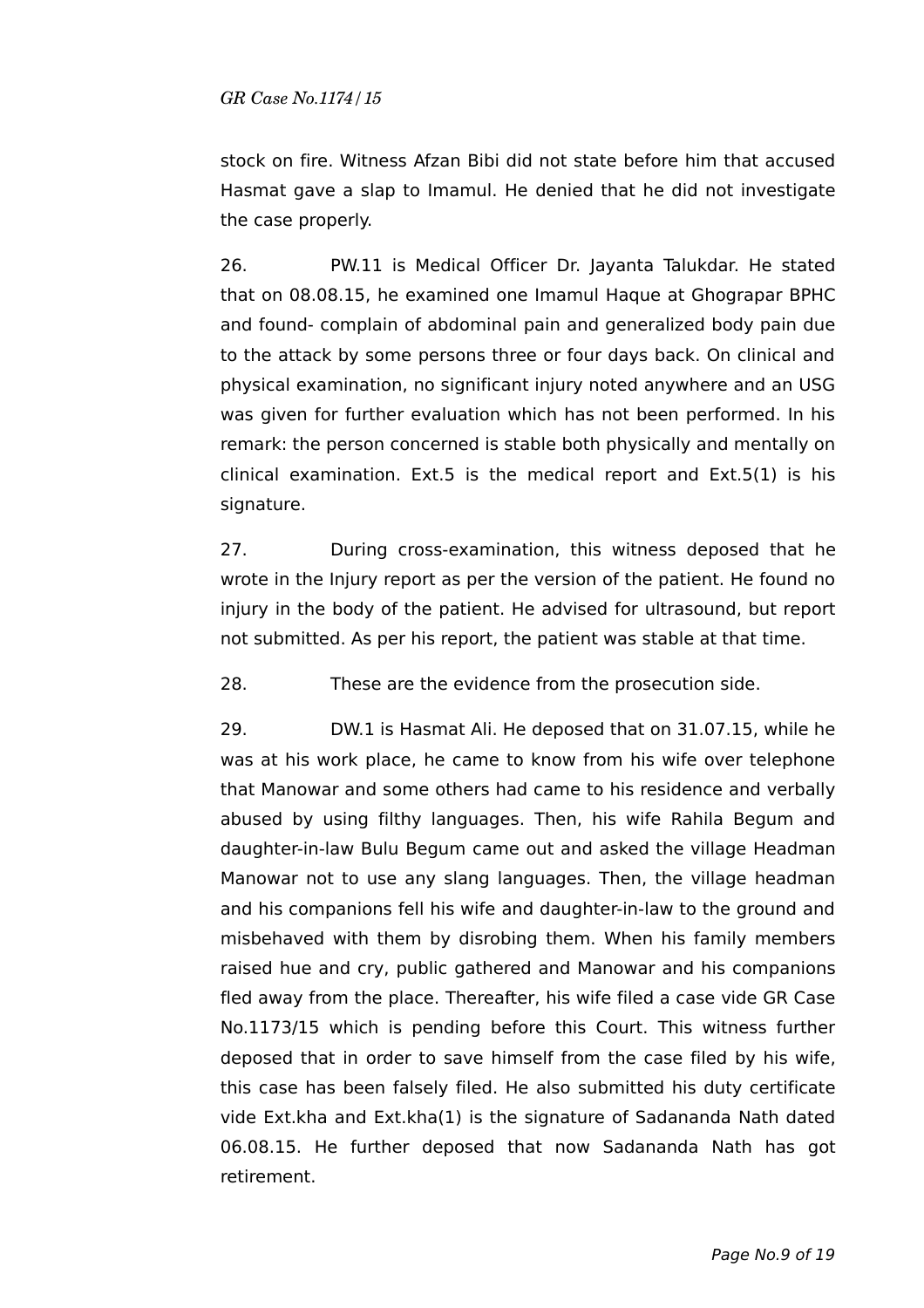30. During cross-examination by prosecution, this witness deposed that Manowar Hussain is his nephew in relation. He never intercourse from Guwahati to Ghograpar daily. He only came to his house on holidays. He denied that he always intercourse. He denied that his wife had set their hay stock on fire by herself. He further denied that he along with other accused set the hay stock on fire and thereafter they assaulted Imamul. He told the villagers that Manowar had come to their residence. He further denied that he did not appear in the bichar as he knew that they would be held guilty.

31. The victim of this case namely Md. Imamul Ali has been examined as Court Witness No.1. He deposed in his evidence that informant is his uncle. He knew the accused persons. The incident occurred about four years ago, one evening, at about 6.30 pm. He was proceeding towards a village shop. Then, there was electric short circuit near the residence of the accused. Then, the accused persons set their hay stock on fire themselves and assaulted him. Hasmat and Jiaur had assaulted him. The villagers found that there was no fire on the hay stock. Later on, they called for village bichar, but the accused did not come to the bichar. Thereafter, their society asked them to file this case and accordingly, his uncle filed this case.

32. During cross-examination, this witness deposed that he could not remember the date of the incident. His residence is about ½ km away from the place of occurrence. There are residences of Hajarat, Bana, Harmen, Muslim near the place of occurrence. They have witnessed the incident. Muslim, Hazarat and some other persons saw that he was being assaulted. He does not know where accused Hasmat works. The FIR was filed on the next day of the incident. From the police station, he was taken to medical. He denied that he set the hay stock of accused on fire.

33. These are the materials on record.

34. Ld. Defence counsel argued that the informant has lodged this case falsely in order to save himself from the case filed by Rahila Khatun. Ld. Defence counsel strenuously argued that accused Hasmat was not present at the time of the incident as he was in his duty place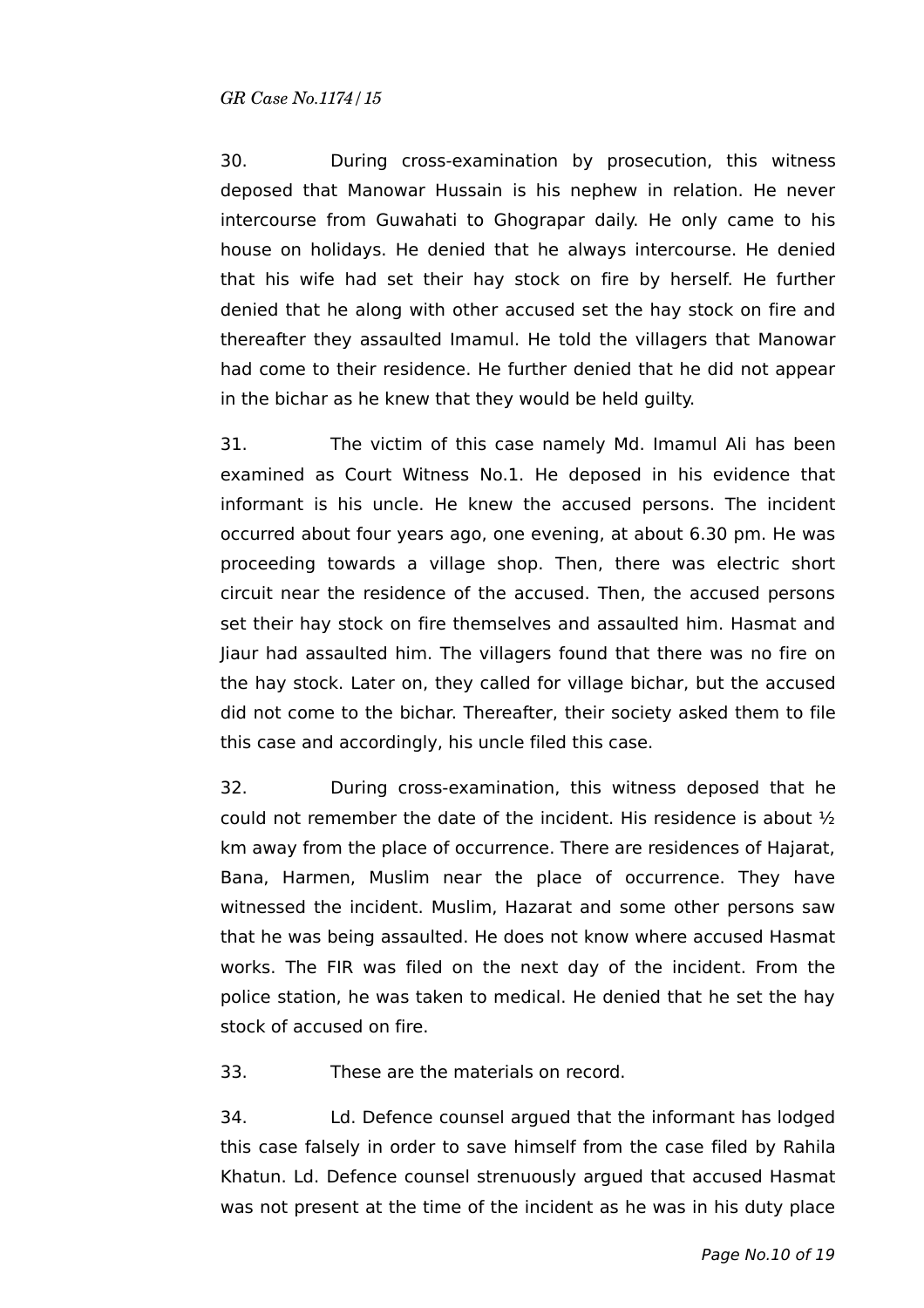and to that extent, accused exhibited his duty card as Ext.Kha. Hence, the accused persons should be acquitted. Per contra, Ld. APP submitted that the prosecution has been successful in proving this case beyond all reasonable doubt. Hence, this case is fit for conviction.

35. For the sake of convenience, points for determination Nos(ii) and (iii) are discussed together.

To constitute the offence of Wrongful Restraint u/s-339 which is punishable u/s 341 IPC, the following ingredients are to be fulfilled:

a. Voluntary obstruction of a person;

b. The obstruction must be such as to prevent that person from proceeding in any direction in which he has a right to proceed.

The offence of wrongful restraint is completed if one's freedom of movement is suspended by an act of another done voluntarily" that is to say, done with that intention or with the knowledge or belief in its likelihood.

36. In order to establish the case u/s 352 IPC, the following ingredients are to be proved:

a. The accused made a gesture or preparation to use criminal force.

b. The accused knew that it was likely that such gesture or preparation to use criminal force would cause by appreciation that such assault or use of force would be done.

c. That no grave or sudden provocation was received from the complainant.

37. Now, let us see whether the prosecution has been able to bring home the guilt of the accused persons beyond all reasonable doubt. Let me scrutinize the evidence on record. First of all, let us come to the evidence of the victim namely Md. Imamul Ali who has been examined as CW.1. During his evidence, he stated that on the day of the incident, at the relevant time, he was proceeding towards a village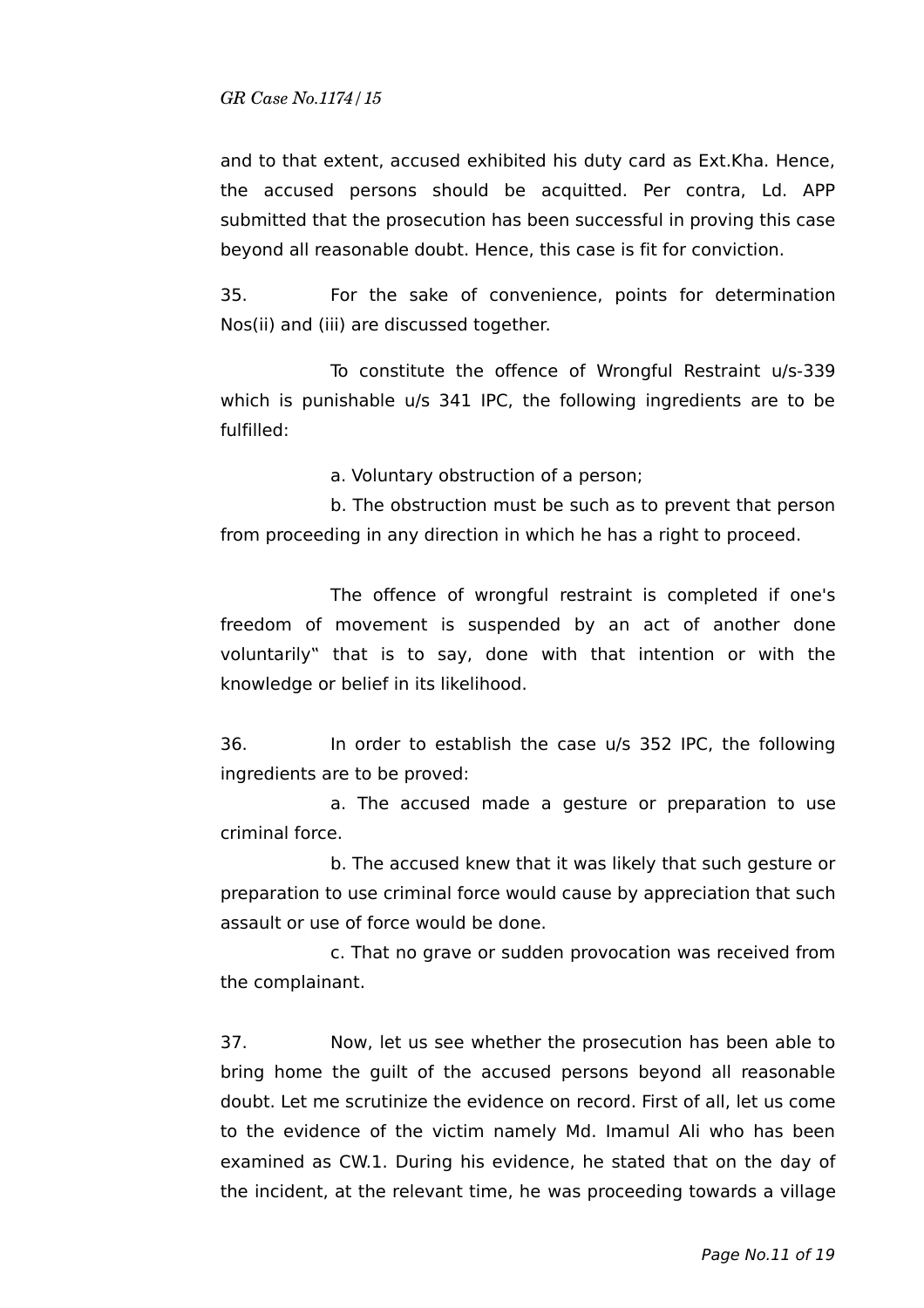shop. Then, there was electric short circuit near the residence of the accused. Then, the accused persons set their hay stock on fire themselves and assaulted him. Hasmat and Jiaur had assaulted him. The villagers found that there was no fire on the hay stock. Later on, they called for village bichar, but the accused did not appear in the bichar as a result of which, this case has been filed by his uncle. The defence though cross-examined CW.1 Imamul Ali at length, but failed to dislodge his evidence. The defence also failed to put suggestion before the CW that accused Hasmat and Jiaur did not assault him. CW.1 stated in his evidence that Muslim Ali, Hazarat Ali and some other persons have witnessed the incident. The prosecution examined Muslim Ali as PW.5. During his evidence, Muslim Ali deposed that at the relevant time of the incident, there was an electric short circuit and the current disappeared. Then, the wife of accused Hasmat stated that Imamul had set their hay stock on fire. The public gathered and found that there was no fire on the hay stock. From the evidence of eye witness namely Muslim Ali, it appears that his evidence is absolutely silent regarding accused Hasmat and Jiaur assaulted Imamul.

38. Next we come to the evidence of informant PW.1 Manowar Hussain. He stated in his evidence that on 30.07.15, at around 7.00 pm, in the evening, his nephew Imamul was walking through the road. When he reached the residence of the accused, there was an electric short circuit as a result of which there was fire on the dried banana leaves. Then, the accused assaulted his nephew alleging that he had set their hay stock on fire. The villagers on hearing hulla came to the place of occurrence and found that there was no fire on the hay stock of the accused. Thereafter, on the next day, he called for a village bichar, but the accused did not appear in the village bichar.

39. Next, we come to the evidence of PW.2 Mustt. Elima Begum. She stated in her evidence that on the day of the incident, at the relevant time, she was sitting at her courtyard along with her child. At that moment, there was short circuit near her residence and therefore current disappeared. At that time, CW.1 was proceeding from shop and then, Hasmat Ali and his wife Rahila Begum assaulted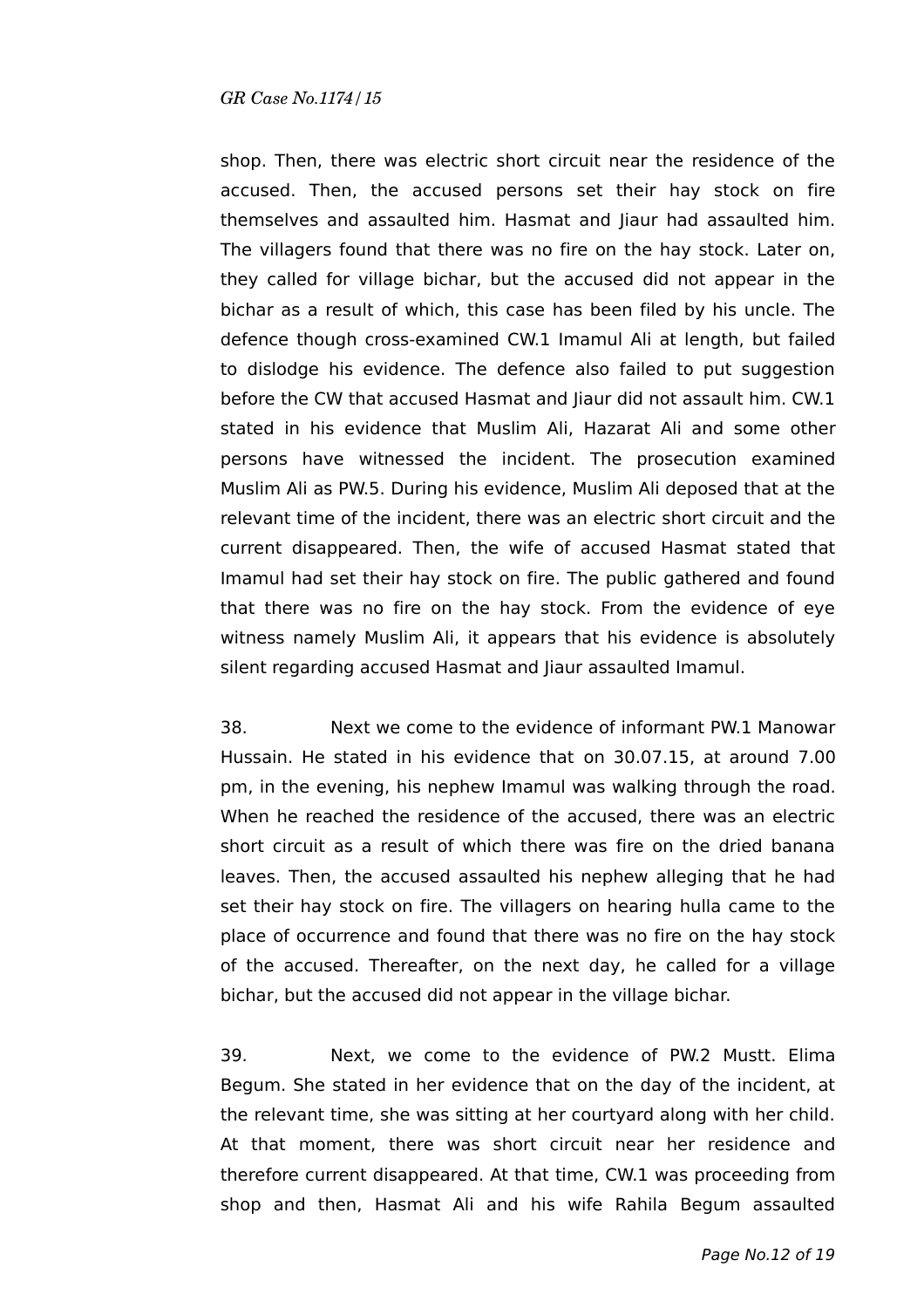Imamul falsely alleging that he had set their hay stock on fire. Then, this witness proceeded and told Hasmat that there was an electric short circuit, but the accused did not listen to her. Thereafter, the villagers came and found no fire on the hay stock. But, when we move to the evidence of the Investigating Officer, it is found that this witness namely Elima Begum did not state before him in her 161 CrPC statement that accused Hasmat and Rahila assaulted Imamul by falsely thinking that Imamul had set their hay stock on fire. It appears that this is a vital contradiction. Furthermore, PW.2 Elima Begum also stated that the "marpit" was seen by Muslim Ali, Afzan and Jyotshna Bibi. The prosecution examined Jyotshna Bibi as PW.3. She deposed in her evidence that on the day of the incident, while she was sitting along with Muslim Ali, there was an electric short circuit and the current disappeared. Thereafter, accused Hasmat raised hulla that Imamul had set their hay stock on fire. The villagers gathered and found that there is no fire on the hay stock. During cross-examination, this witness categorically deposed that she only saw Imamul being chased away. She has not seen any "marpit". Hence, the evidence of this witness namely Jyotshna Begum is not of any help to the prosecution story.

40. Another eye witness to the incident according to the evidence of PW.2 is PW.7 Afzan Bibi. She deposed that at the relevant time of the incident, she came out of the residence of Muslim and found that Imamul and another person were standing. Then, there was fire on the banana leaves due to Electric short circuit. Then, Hasmat came and gave one or two blows to Imamul thinking that Imamul had set their hay stock on fire. But, this witness has also failed to state before the I.O in her 161 CrPC statement that Hasmat gave blows to Imamul which leads to a vital contradiction. The I.O has confirmed about the same in his evidence as PW.10.

41. PW.9 Jiaur Ali and PW.6 Mahrum Ali are found to be hearsay witnesses. They have not seen any incident. Furthermore, PW.4 Lily Begum stated in her evidence that on the day of the incident, Imamul was chased away by the family members of Hasmat. She has categorically deposed in her cross-examination that none has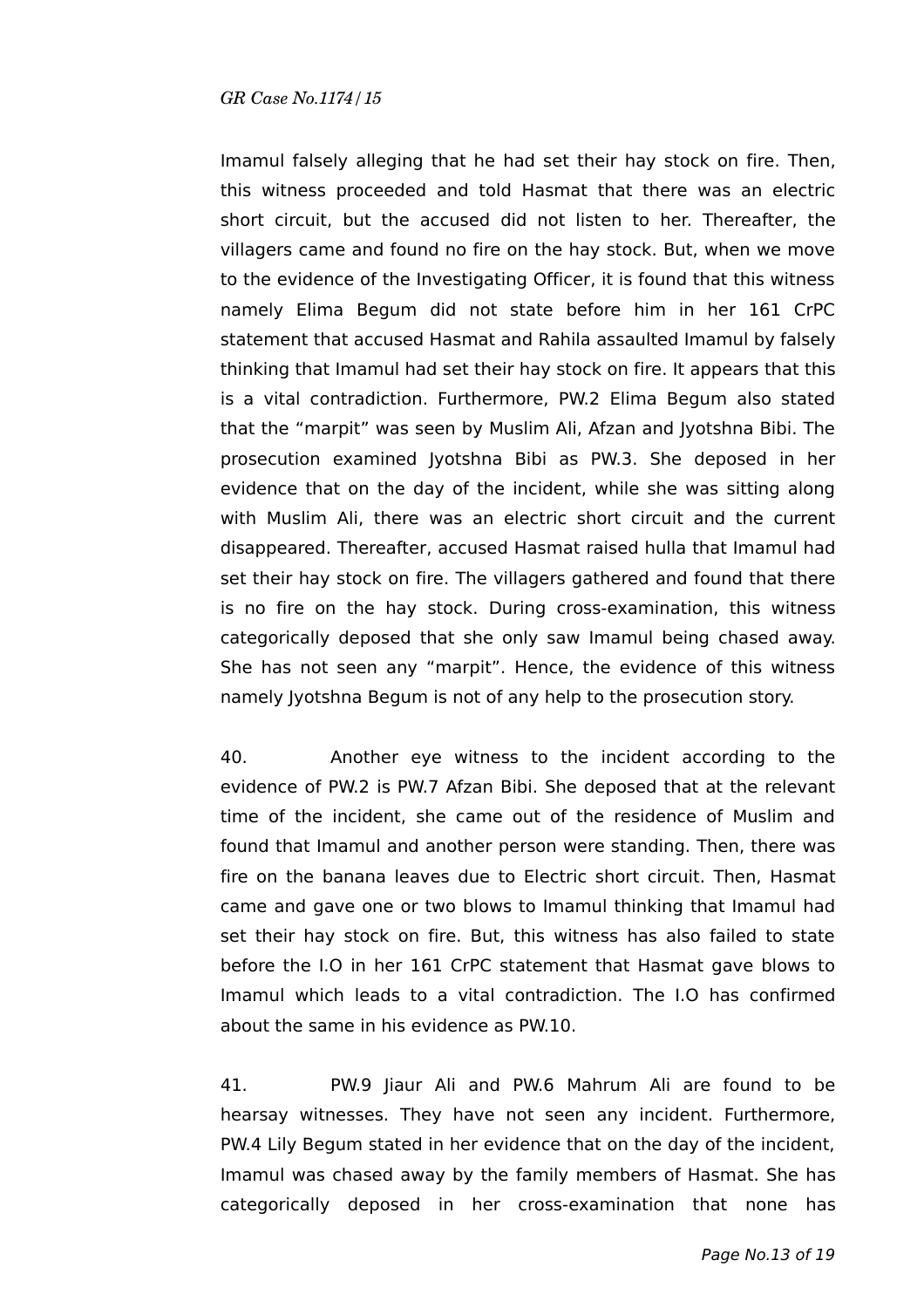assaulted Imamul. Hence, the evidence of these witnesses attributed nothing to the prosecution story.

42. Next, we move to the evidence of PW.8 Jahanara Bibi. She deposed in her evidence that at the relevant time of the incident, she came out to the road along with her younger child and she saw that there was fire in the electric wire near the residence of Kayem. In the mean time, Imamul CW.1 reached the said sport coming from shop. Then, Hasmat came out and stated that Imamul had set their hay stock on fire. Then, Hasmat gave two slaps to Imamul. Though defence crossexamined this witness at length, but failed to dislodge her evidence regarding the fact that accused Hasmat gave two slaps to Imamul. The evidence of this witness has fully corroborated the version of the victim CW.1 regarding that fact that accused Hasmat assaulted CW.1.

43. Medical Officer PW.11 is a formal witness who found no significant injury upon the person of CW.1 while he examined CW.1 on 08.08.15 at Ghograpar BPHC. From perusing the FIR, it is seen that the incident occurred on 30.07.15. As the victim was treated after 8 days of the incident, the Medical Officer definitely would not have found any bodily injury upon the person of CW.1.

44. DW.1 Hasmat Ali took plea in his evidence that he was not present at the relevant time of the incident. He further took plea that the informant has falsely implicated him because his wife Rahila also filed a case upon the informant and some others of this case. But, to that extent, he has failed to adduce evidence of any supporting witness that he was not present at the time of the incident. Per contra, the prosecution witnesses have remained consistent regarding the fact of presence of Hasmat Ali at the PO at the relevant time. Though Hasmat Ali exhibited his duty card vide Ext.kha, but he has failed to adduce evidence to support that at the time of incident, he was at his work place.

45. The victim CW.1 claimed in his evidence that accused Hasmat and Jiaur assaulted him. But, the eye witness PW.8 Jahanara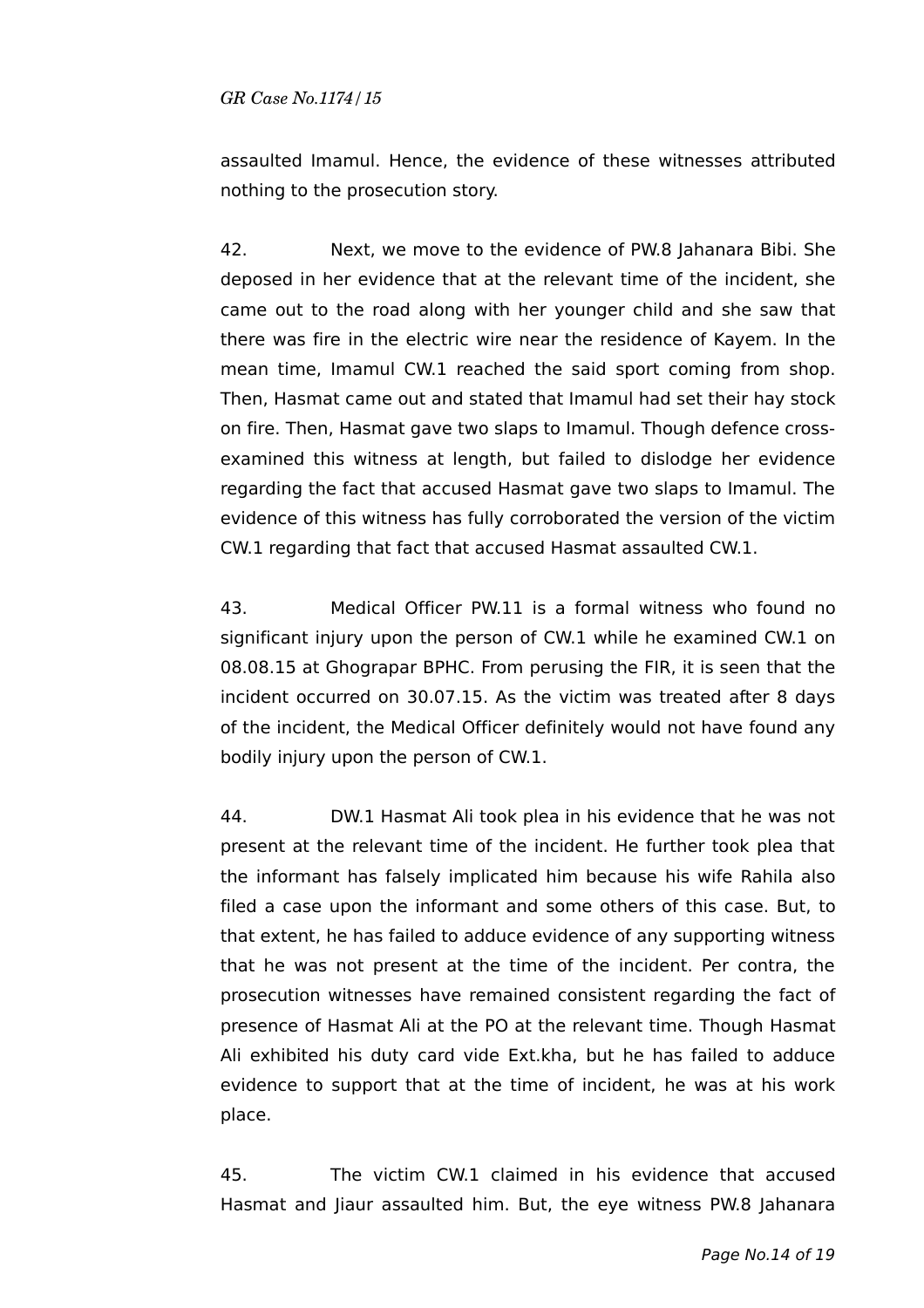Bibi stated that accused Hasmat gave a slap to Imamul. The evidence of Jahanara Bibi is absolutely silent regarding accused Jiaur assaulting Imamul. Furthermore, there is nothing on record that the co-accused namely Nazum Ali, Jainal Ali and Tamiz Ali are involved in the said offence.

46. There are no infirmities and discrepancies in the evidence of PW.8 and CW.1 regarding the fact of accused Hasmat assaulting Imamul and their testimonies are found to be believable and trustworthy. It can be safely presumed that the accused Hasmat wrongfully restrained CW.1 Imamul Ali and thereafter assaulted him. Furthermore, Mere suggestions will not help the accused, if it is not supported by any cogent defense evidence. Though defence crossexamined the prosecution witnesses at length, but failed to dislodge their evidence regarding the fact of assault by accused Hasmat upon CW.1 Imamul Ali.

47. The Ld. Defence counsel argued that the accused also filed another case on the next day of the incident. Though both the cases at first were tried separately, later on, both the cases were tried simultaneously. The Hon'ble Supreme Court in [Nathi Lal v. State of U.P.](https://indiankanoon.org/doc/77087502/), 1990 Supp SCC 145 : 1990 SCC (Cri) 638 has held that both the cases, which are counter cases relating to the same occurrence, should be tried by the same judge in the following manner:-

"We think that the fair procedure to adopt in a matter like the present where there are cross cases, is to direct that the same learned Judge must try both cross cases one after the other. After the recording of evidence in one case is completed, he must hear the arguments but he must reserve the judgment. Thereafter he must proceed to hear the cross case and after recording all the evidence he must hear the arguments but reserve the judgment in that case. The same learned Judge must thereafter dispose of the matters by two separate judgments. In deciding each of the cases, he can rely only on the evidence recorded in that particular case. The evidence recorded in the cross case cannot be looked into. Nor can the judge be influenced by whatever is argued in the cross case. Each case must be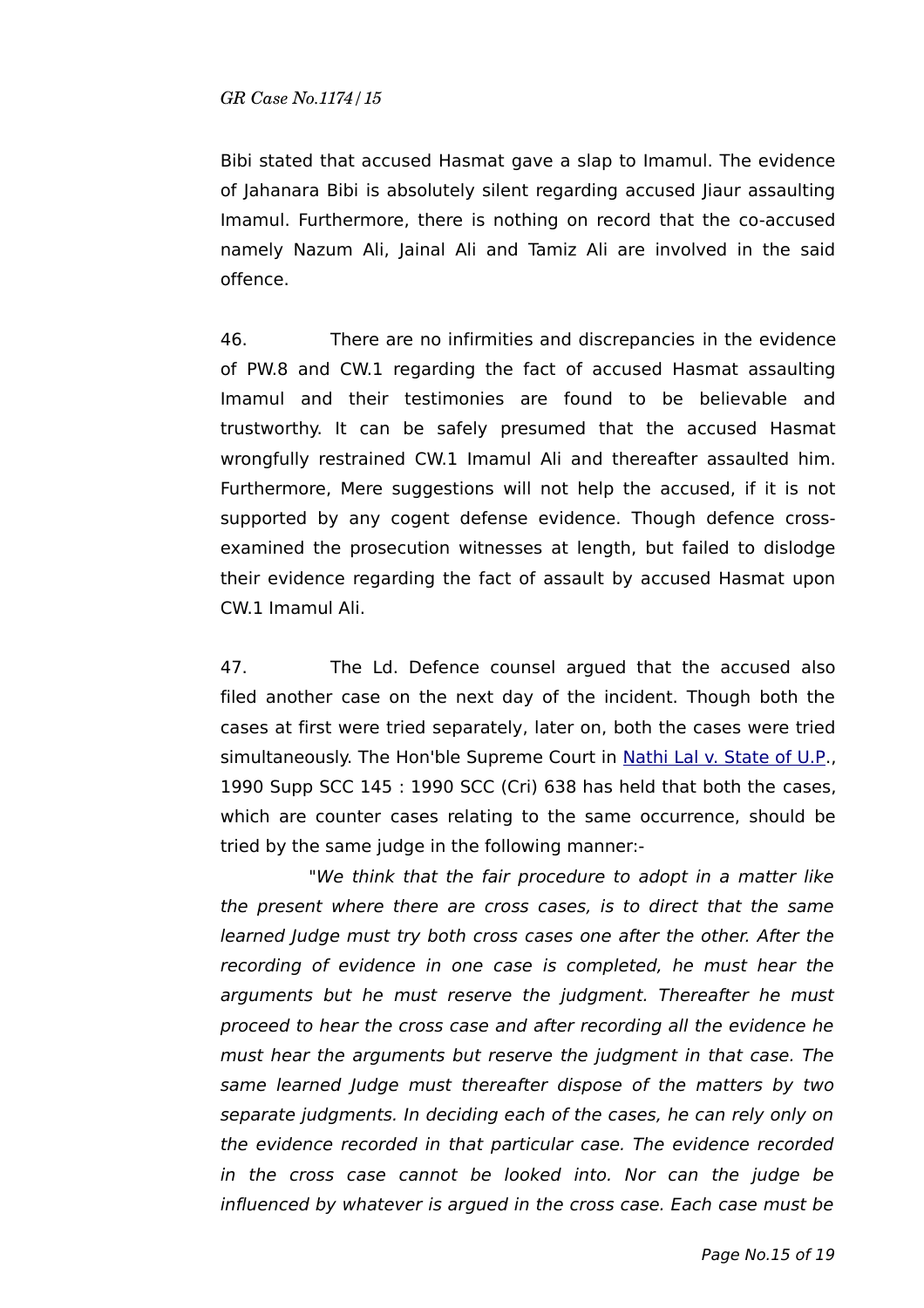decided on the basis of the evidence which has been placed on record in that particular case without being influenced in any manner by the evidence or arguments urged in the cross case. But both the judgments must be pronounced by the same learned Judge one after the other.**"** 

48. The evidence on record does not lucidly portray the necessary elements required to constitute offences u/s-147/341/352 IPC against accused persons namely Nazum Ali, Jainal Ali, Jiaur Ali and Tamiz Ali. The prosecution has failed to prove the guilt of the accused persons namely Nazum Ali, Jainal Ali, Jiaur Ali and Tamiz Ali u/s-147/341/352 IPC beyond all reasonable doubt. Accordingly, the accused persons namely Nazum Ali, Jainal Ali, Jiaur Ali and Tamiz Ali are acquitted of the offences u/s-147/341/352 IPC and set at liberty forthwith.

49. On the other hand, marshaling the available evidence on record, it is seen that the evidences of the victim CW.1 and eye witness PW.8 bear weightage. As the oral testimonies of PW.8 and CW.1 are in corroboration in respect of alleged assault upon CW.1 by accused Hasmat Ali, therefore, I have no hesitation to conclude that the prosecution has been able to bring home the accusation u/s 341/352 IPC against the accused person namely Hasmat Ali beyond reasonable doubt. Accordingly, accused person namely Hasmat Ali stands convicted u/s-341/352 IPC.

50. Be that as it may, the said accused person is heard on the point of sentence. The convict prayed for leniency repenting his conduct. Learned defense counsel for accused also submitted for taking lenient view against the accused person citing as a first-time offender.

51. Accused person, if handed out a sentence, would harbour a sense of vengeance. The mechanical chores and the soulless work performed in jail premises under the coercive presence of the prison warden and without reference to relaxation or relish may be counterproductive. Having considered the fact that no previous conviction has been proved against the accused person, therefore, the guilty accused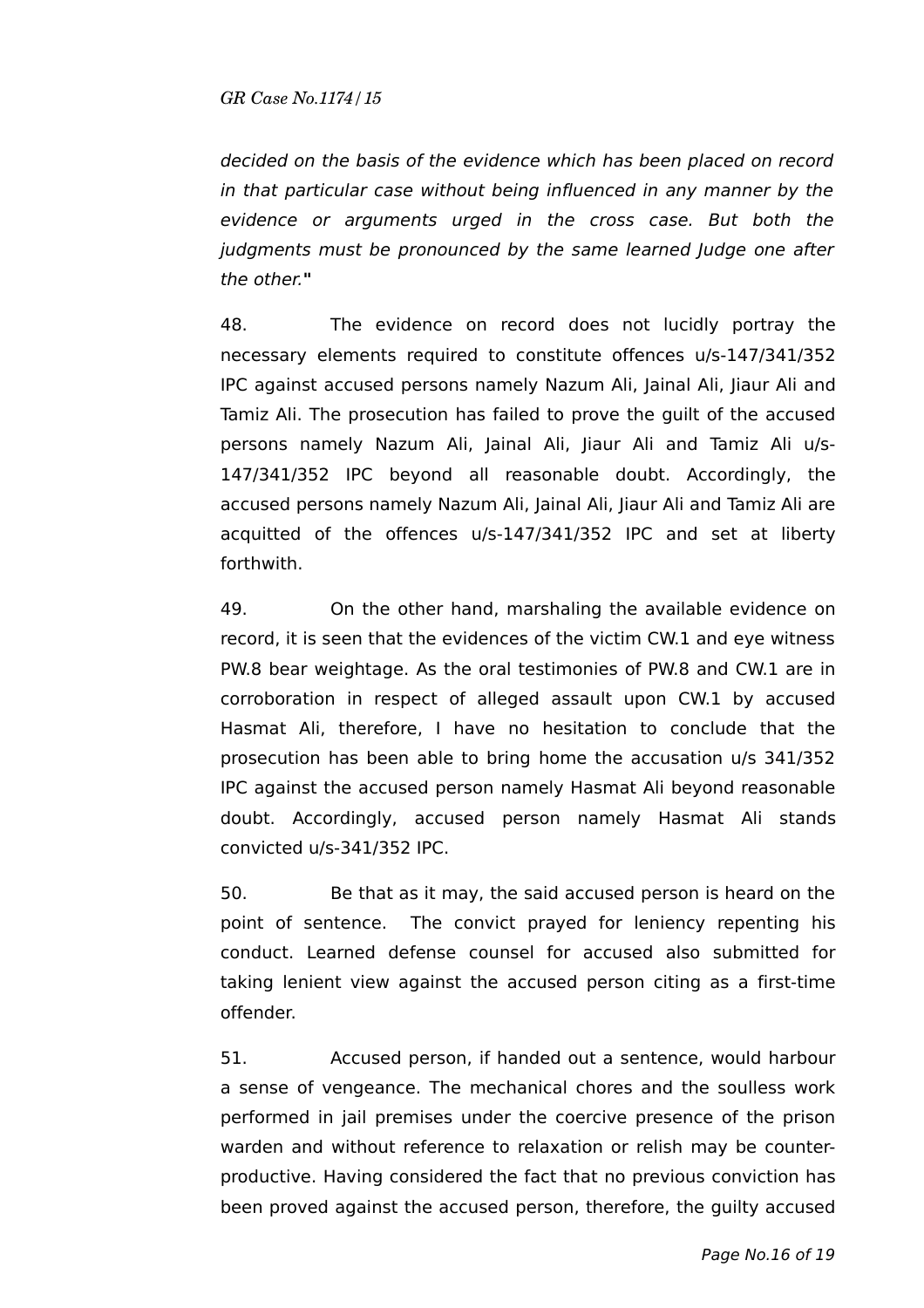person is conferred with the beneficial provisions of Probation of Offenders Act considering the nature of offences. Additionally, if the accused person so convicted for the offence committed in such circumstances is released on probation of good conduct, I suppose, it will save the offenders from the evil effects of institutional incarceration and afford them an opportunity of reformation within the society.

#### 52. **O R D E R**

The prosecution has failed to prove the guilt of the accused persons namely Nazum Ali, Jainal Ali, Jiaur Ali and Tamiz Ali u/s-147/341/352 IPC beyond all reasonable doubt. Accordingly, the accused persons namely Nazum Ali, Jainal Ali, Jiaur Ali and Tamiz Ali are acquitted of the offences u/s-147/341/352 IPC and set at liberty forthwith. On the other hand, prosecution has been successful in proving a case u/s-341/352 IPC against accused Hasmat Ali beyond all reasonable doubt. Resultantly, accused person namely Hasmat Ali is hereby convicted u/s-341/352 IPC and released on probation after due admonition. The convict is further directed to keep the peace and be of good behaviour and not to commit such type of offence for a period of one year failing which, he shall be called upon to appear and receive sentence.

53. Bail bond of accused persons namely Nazum Ali, Jainal Ali, Jiaur Ali and Tamiz Ali shall remain in force till expiry of the appellate period.

54. Furnish a copy of judgment free of cost to the convict and also furnish a copy of judgment to the Ld. District Magistrate, Nalbari.

55. Judgment is written in separate sheets and delivered in open court.

Given under my hand and seal of this court on this the  $11<sup>th</sup>$ day of July, 2019.

# **(Sri K.C. Boro) Chief Judicial Magistrate, Nalbari**

Page No.17 of 19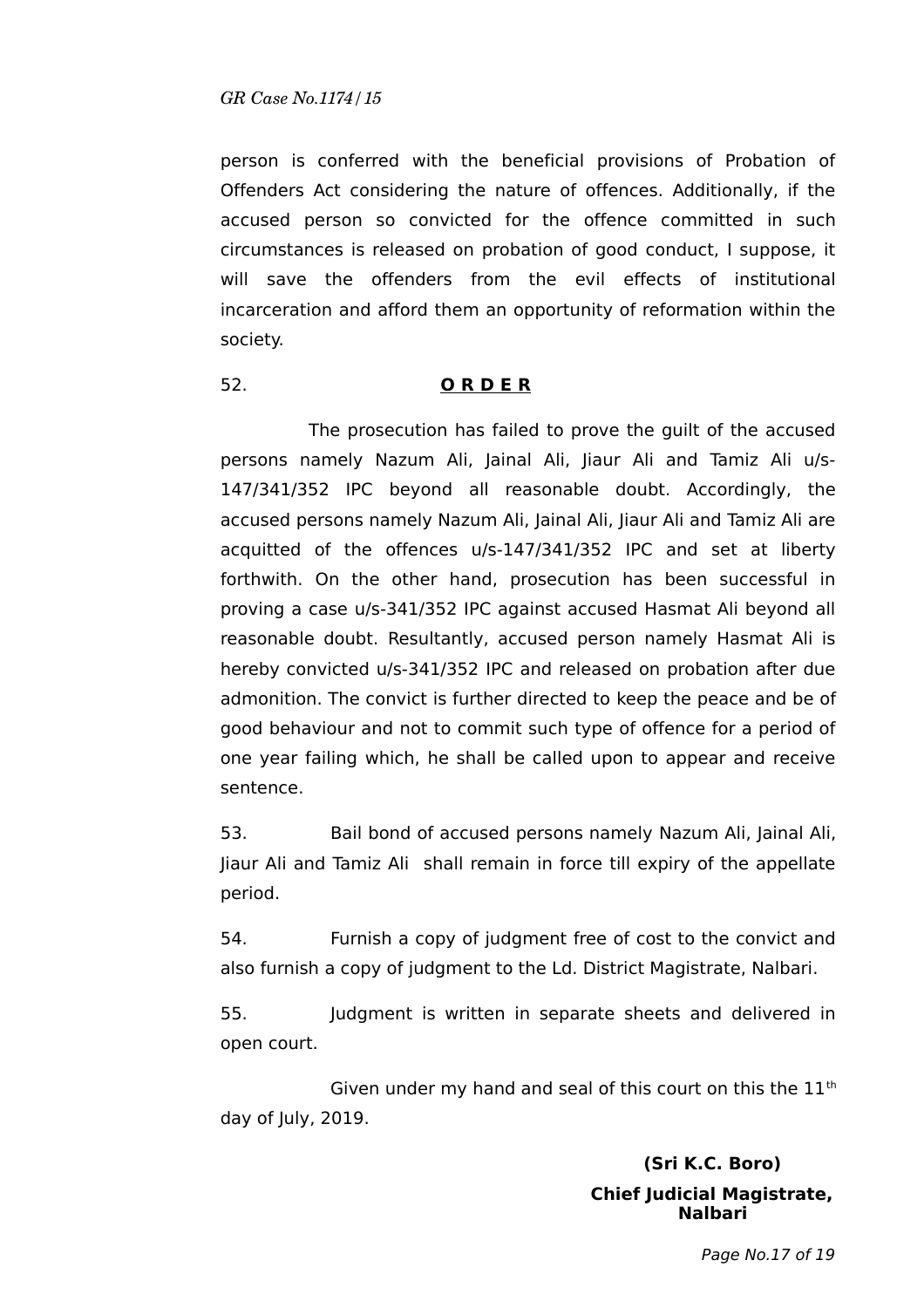Dictated and corrected by me

# **(Sri K.C. Boro) Chief Judicial Magistrate, Nalbari**

Jitul

# **A P P E N D I X**: